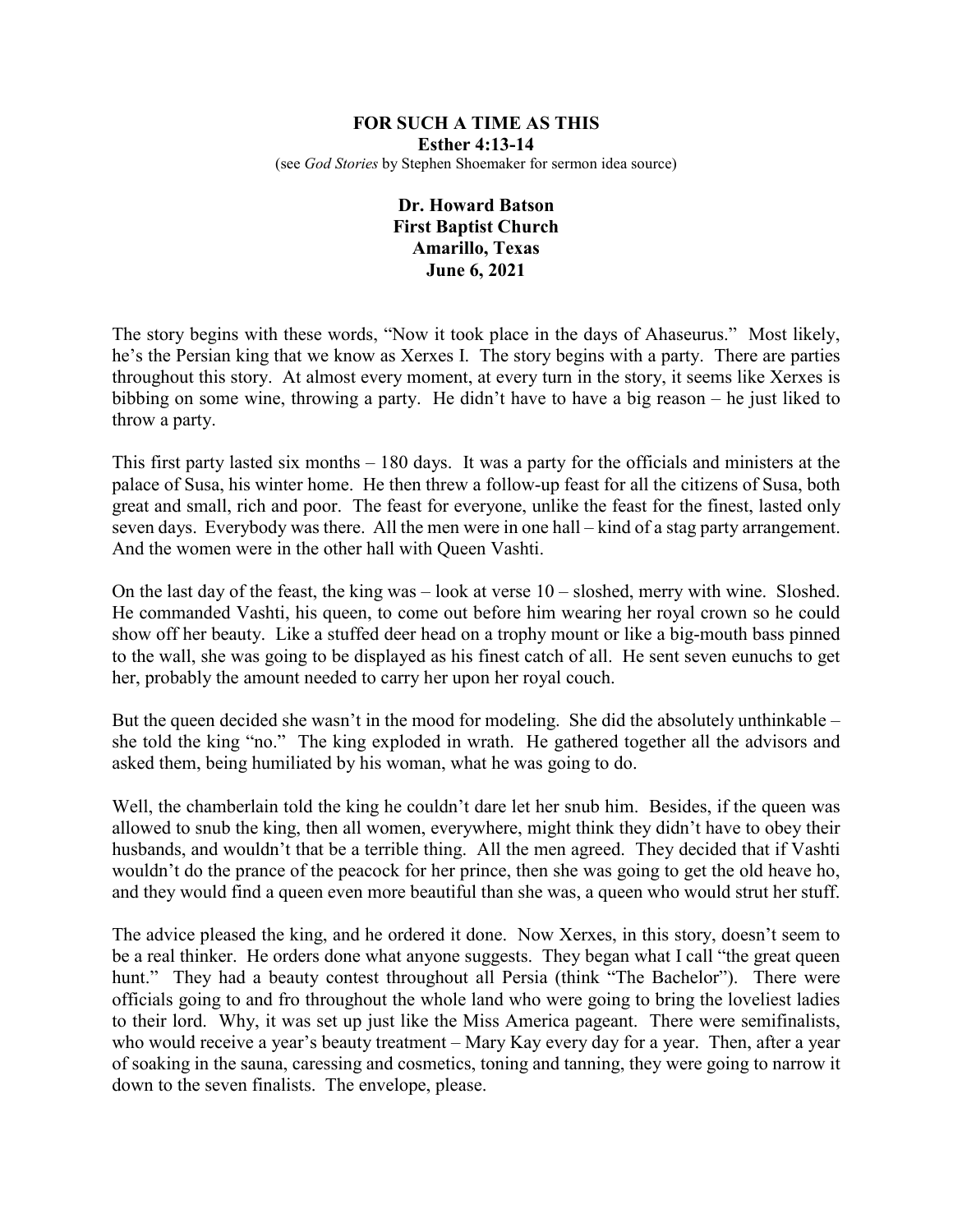Esther didn't tell anybody she was a Jew. Her uncle Mordecai was something of her foster father, because Esther was an orphan. Every day Uncle Mordecai went to see how Esther was doing in her beauty treatments. He'd strictly forbidden her to tell anyone she was a Jew. It wasn't a real popular thing in Persia.

The lovely ladies lined up for the lord. His majesty, the king, checked them out – each one. But the moment Esther appeared, the contest was over. Xerxes loved Esther above all the other women, and he made her queen right then and there, on the spot.

And you guessed it. This king threw a party – Esther's party.

Meanwhile, old Mordecai, her beloved foster father, kept his post at the king's gate. He had become a shrewd observer of life at the capital during that year. He had overheard a plot to kill the king being arranged by two of the kings trusted men of the inner circle – Bigthan and Teresh. He told Esther. Esther told the king. In the investigation that followed, the leaders of the coup were arrested and hanged. They jotted down in the king's chronicles that Mordecai was the one who had saved the king.

Meanwhile, the king needed a right hand man. Besides, if he was going to party all day, somebody had to be into politics. He chose Haman to be his chief prince. Bad choice, Haman. He was such an evil character that a Jewish tradition is that every time the story of Esther was read and Haman's name was mentioned, the children hissed his name. Ha - man. Ha - man.

Now, Haman was megalomaniacal. Put another way, he'd never met anybody he loved more than himself. His head was so big it wouldn't have fit through a double set of doors. When Haman pranced through the kingdom, everybody was supposed to bow down to the number two man.

But Mordecai, Esther's foster father, refused to do so. He was a Jew, and he only bowed down to God. He wouldn't bend the knee to Haman. That made Haman furious. He really thought he ought just kill Mordecai on the spot but decided that if somebody wouldn't bow down to him, he probably ought to kill their whole race – a race that refused to worship him.

The evil in his heart, like evil always does, overreached, and if unopposed, will end in a holocaust.

It was a plan to exterminate all the Jews of Persia. A day was set to exterminate the Jews. He sold the king on the whole plan. "King, there is a certain people," he said with a slur in his voice, "that are scattered throughout the kingdom. Their laws and customs are different from everybody else's. They do not keep the king's laws. They are dangerous to the kingdom. It really doesn't profit the king to tolerate them. If it pleases the king, I think they should be destroyed. Let's issue a decree and pay 10,000 talents to the ones who will carry out the king's plans."

It was a masterpiece of political paranoia and racist innuendo. The idea, of course, pleased the king, who was putty in the hands of anybody who flattered him or alarmed him sufficiently. He took off his ring and gave it to Haman. "The job is yours. Do what you want to with these people." The king wrote a decree, sealed it, irrevocably, with his royal seal. The letters were an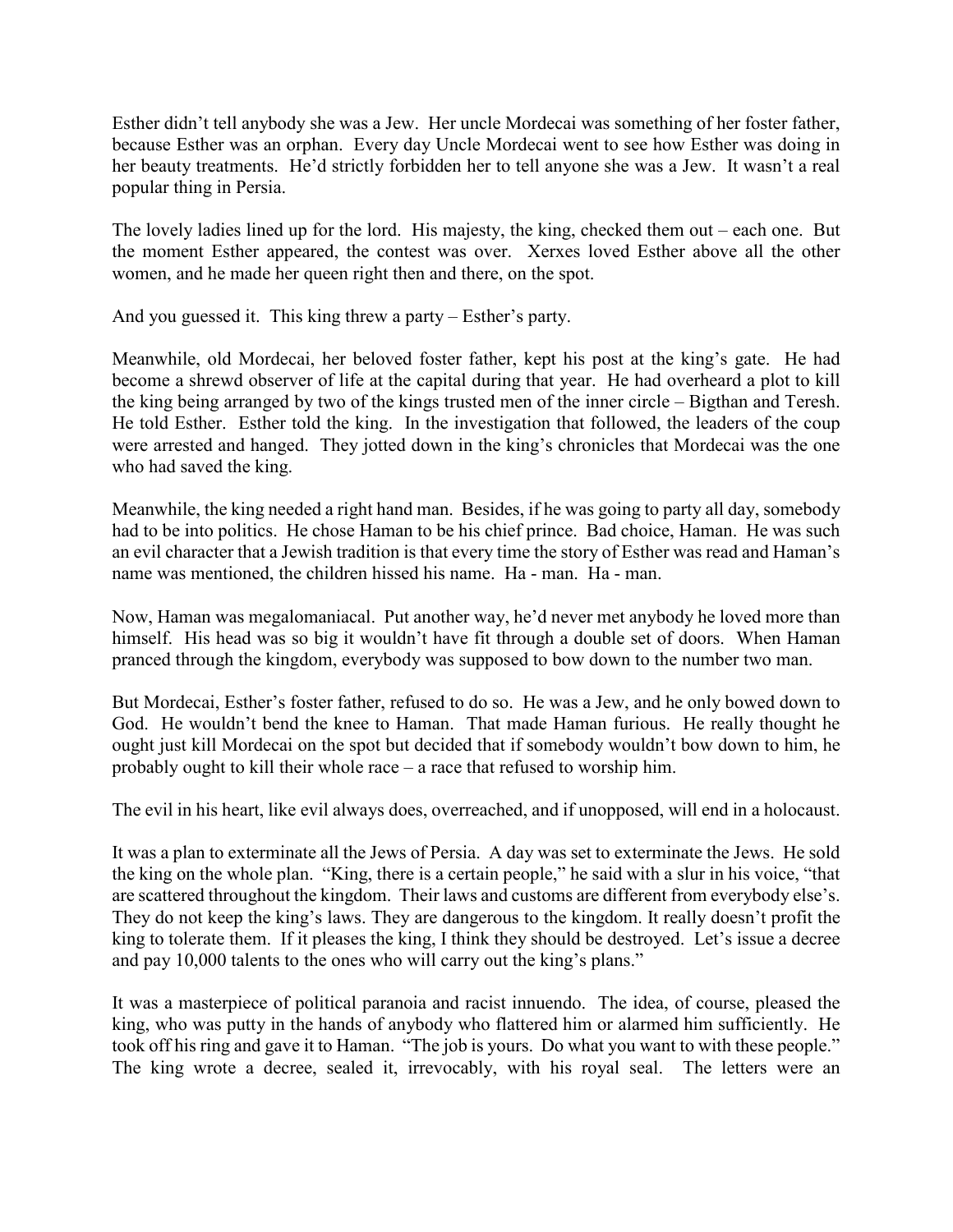authorization to destroy, kill, and annihilate all Jews – young and old, women and children – in one day, the 13th day of the twelfth month of Adar.

## **The couriers swiftly fanned out the king's resolution, as the decree was at the same time proclaimed from the city's citadel. Meanwhile, the king and Haman settled down to drink, while the city was struck dumb (3:15).**

When Mordecai, Esther's foster father, heard the decree, he tore his clothes. It all started with him because he wouldn't bow down to Haman. He put on sackcloth and ashes and began publicly mourning. He went through the city crying loudly and bitterly. Esther's maid came and told her what her foster father Mordecai was doing.

Now Esther, the Jewish queen (it's a secret she's a Jew, don't forget), had not heard the decree. She sent Mordecai some new clothes and begged him to take off his sackcloth and ashes, his clothes of mourning. But Mordecai refused to be comforted. Finally Esther sent a maid to see what was so distressing her foster father. Mordecai sent back a copy of the decree and begged her to make intercession before the king on behalf of her people.

Esther received the message and sent this response. "Everybody knows that if you disturb the king without his invitation while he's in his inner chamber, you will be killed unless the king holds out his golden scepter to spare your life by his mercy. It's been 30 days since I've been called to see the king."

Mordecai knew that Esther was on the fence. He knew that she was backed into a corner. He knew that she was at that moment of crisis in her life that would reveal who she was. That's true. When we have a crisis in our lives, it reveals exactly who we are. Was Esther going to be quiet and save her own self? Or was she going to stand up for God's people?

Look at chapter 4, verses 13-14. Notice the harsh words of Mordecai.

Do not imagine that you in the king's palace can escape any more than all the Jews. For if you remain silent at this time, relief and deliverance will arise for the Jews from another place and you and your father's house will perish. And who knows whether you have not attained royalty – there it is – for such a time as this?

Until this point of the story, the only thing we know about Esther is that she is one good looking girl. She's not the queen because of her courage. She's the queen because she's cute. No longer could she sail through the sea of life because of her beauty. Now, she had to have courage. Now, she had to show her Jewish faith.

But will she? What type of character will emerge in this time of crisis? Will she only be beautiful? Or will she be brave?

Stephen Shoemaker recalled what pop culture wizard Andy Warhol said in his now famous line that everybody has "fifteen minutes of fame" in life – one short moment when the world is watching and the spotlight is on. I'm not sure about the fame part, but he identifies something real. We each have slender moments of opportunity, crisis moments, times of decision when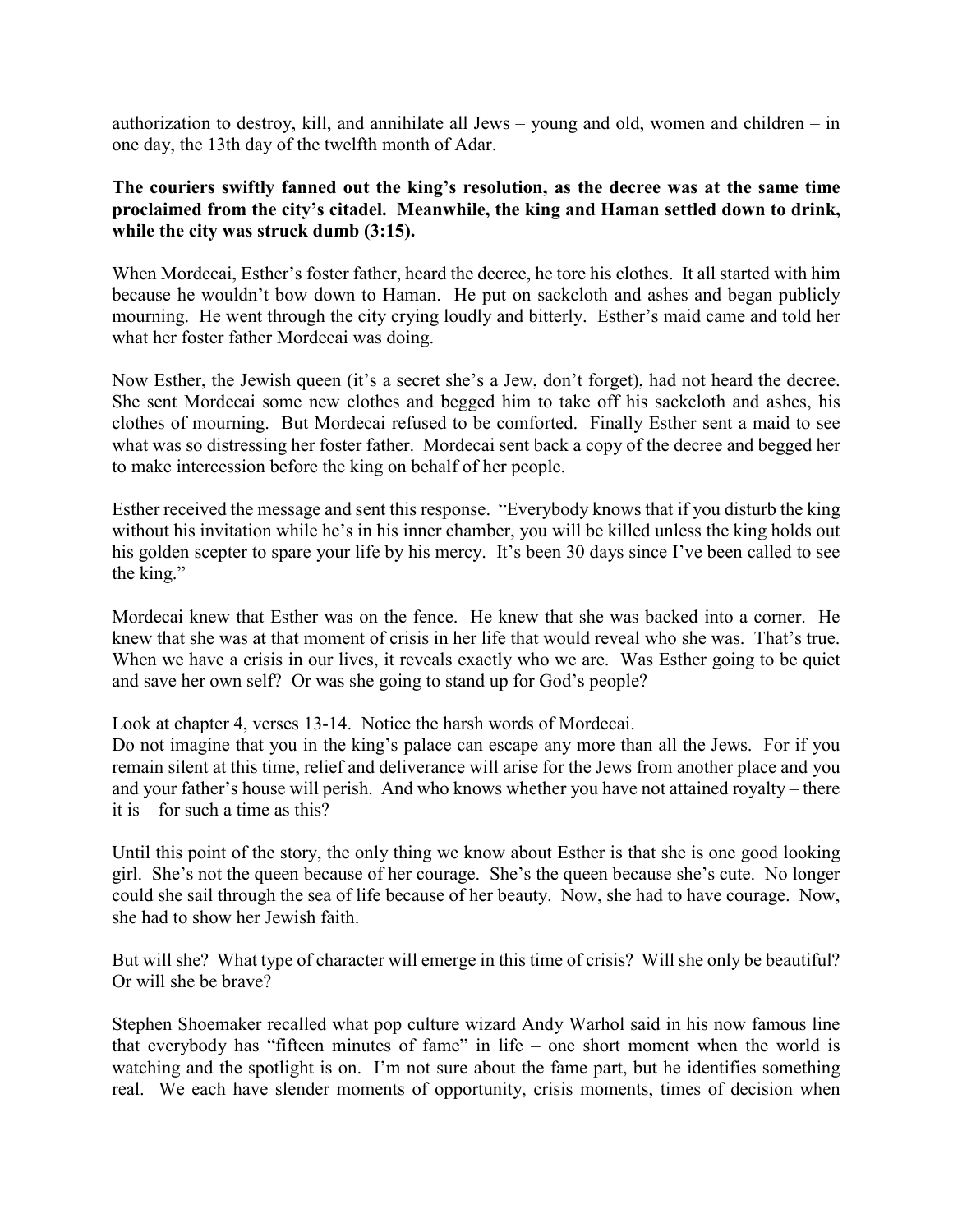something crucial in our lives and the lives of those around us is at stake. At that moment, will we respond with our best self? Will our truest character come forth?

The stories of the faithful from scripture are meant to be a training in character so that in those 15 minutes of fame, in those times of crisis, our best can come to the fore. Our virtues of character will shine. Flannery O'Connor wrote, "The one in the violent situation reveals qualities least dispensable in his personality, those qualities which are all he will have to take into eternity with him."

Esther rose to the challenge. Taking a bold initiative, she sent this word to Mordecai. "Go gather all the Jews in Susa. Fast for me. Don't drink. Don't eat for three days. And I, and my maidens, will fast alongside you. Then I will break the royal law by going uninvited into the king's inner chamber. If I perish, I perish."

Yes, it was for such a time as this that God had placed her in the palace.

On the third day, she put on her royal apparel and stood in the yard of the king's inner court. The king saw her, and she found favor in his sight, and he held out the golden scepter and spared her life. She drew near. The king was moved. Was it her beauty? Was it her startling courage?

"What do you desire, Queen Esther? Whatever you request I will give you, up to half my kingdom."

The queen said she couldn't tell him right then, but if he and Haman would show up to a party (my, how he and Haman loved a party), she would make her request. She knew how to get the king in a good mood.

The honor was not lost on Haman, we can be sure about that. He was going to be with the king and the queen at the same time, partying at their palace.

After the first party, she said she really couldn't make her request at that time. Would they come again the next day for another banquet? Then she would reveal her wish. Haman and the king left. Haman was, no doubt, ecstatic. He knew her request would bode well for him, else why was he invited? Then he walked through the gate and there was old Mordecai, the Jew, refusing again to bow down to him. He was eaten up with anger. He went home and revealed his pathetic soul to his wife and friends. He recounted all his accomplishments – his riches, the number of his sons (I guess he forgot to mention his daughters), all his political promotions up to the chief prince, and, now, the honor of dining with the queen. His wife and his friends, I imagine, rolled their eyes at each other. They were all tired of Haman's big head. The constant recitation of one's resume does get wearisome.

Having given his recitation of his resume, he said, "It doesn't matter. I don't enjoy any of my wonderful accomplishments – though they are many – as long as I see Mordecai sitting at the gate, refusing to bow down to me." Haman, like a lot of us, found it impossible to be happy with what he has. He's made unhappy by everything he doesn't have. He lets the reluctance of one man spoil his feast. The sidelong glance has ruined him.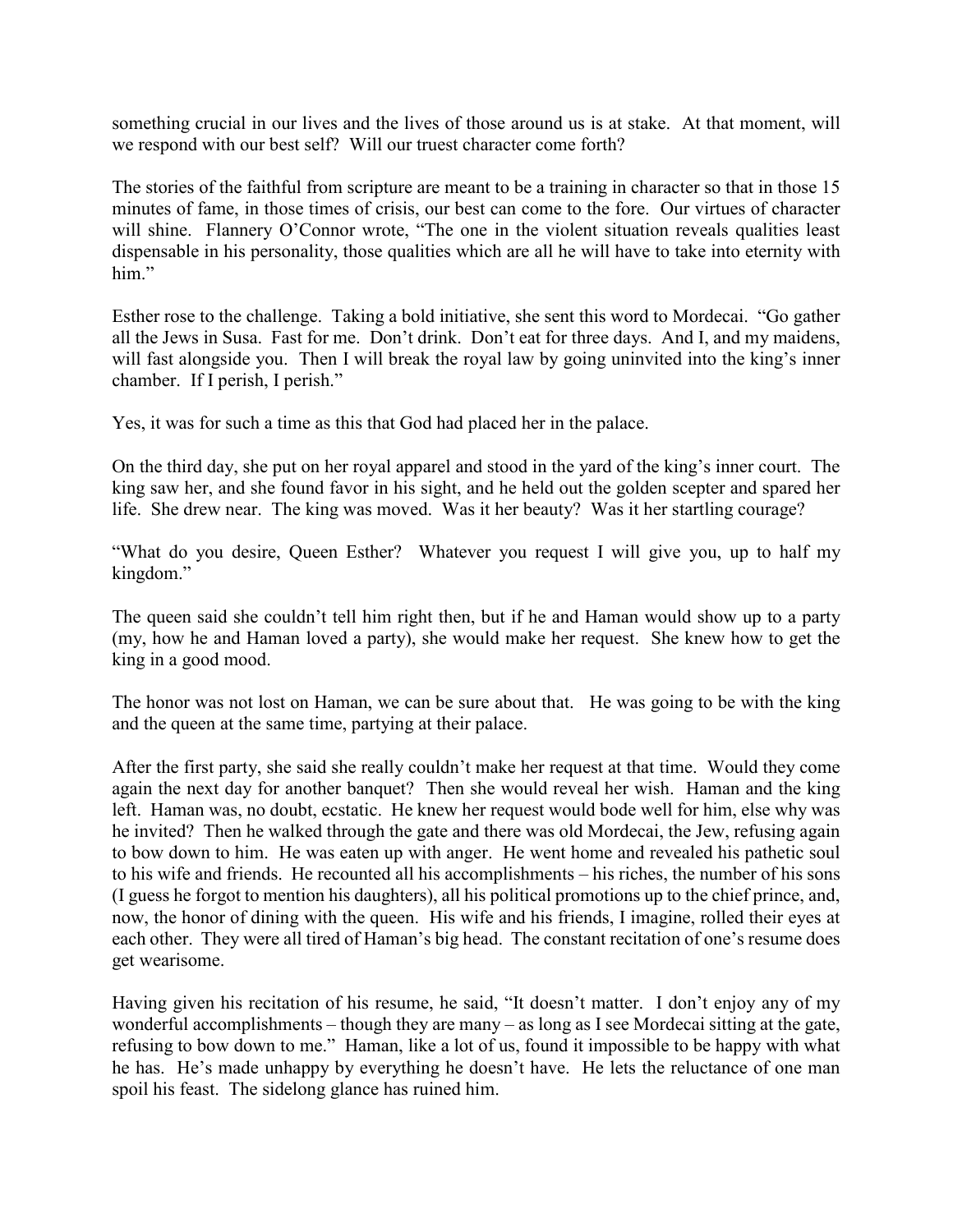His wife came up with a wonderful solution, or so she thought, for her pouting prince. "Build a gallows 50 cubits high. Then in the morning, go ahead and hang old Mordecai on it. Everybody will see what happens to those who refuse to bow down to you."

He had it built. You have to understand this thing was 50 cubits high. What a gallows! Noah's ark was only 30 cubits high, if that gives you any idea of the tower he had erected to hang one man.

That night the king couldn't sleep. He tossed and turned, and there is nothing better to make you sleep than reading the boring chronicles of the kings. It was sure to cure any insomniac. As they read the king's chronicles, wouldn't you know they read the part about the time Mordecai had spared the life of the king by reporting the treasonous plan.

"What have we done to honor Mordecai?"

"Nothing," replied the servant.

About that time, Haman had come to ask the king's permission to have Mordecai hanged.

"Haman, what would you do for a man the king would wish to honor?" Haman thought the king was talking about him.

"Oh, king," he said, "I'd put your robe on his back and put him on your horse. I'd have a big parade and let him ride through the city with a spokesman proclaiming, 'This is done for the man whom the king wishes to honor.' Could life be any better?"

"Good," said the king. "Take the king's robe and horse, as you've said, and prepare it all for Mordecai, the Jew, who sits at the king's gate."

Mordecai, Haman thought to himself. That's the man he'd come to get permission to hang. So Haman had to go before the parade declaring, "This is the man whom the king wishes to honor." He went to his house, pouting, and about the time he was beginning his pity party, the king's servants arrived to carry him to the second night of Esther's banquet.

Finally, Esther revealed her request. "If I have found favor in your sight, O king, and if it please the king, let my life be given to me, and the lives of my people." She now unveils, for the first time, her identity. "My people and I are sold to be destroyed, killed, annihilated" (7:4).

"Who has done anything like this?" asks the king. Esther replied, "A foe and an enemy, who is now sitting with us." She pointed a finger at Haman. The king got up, went out to the garden, in the midst of his anger, to think. And Haman went over and began to beg the queen that she would spare his life. He could tell the king was plotting his death. About that time, the king came in and found Haman fallen over the queen's couch. He exploded. "Would you force even my queen to be with you in my house?"